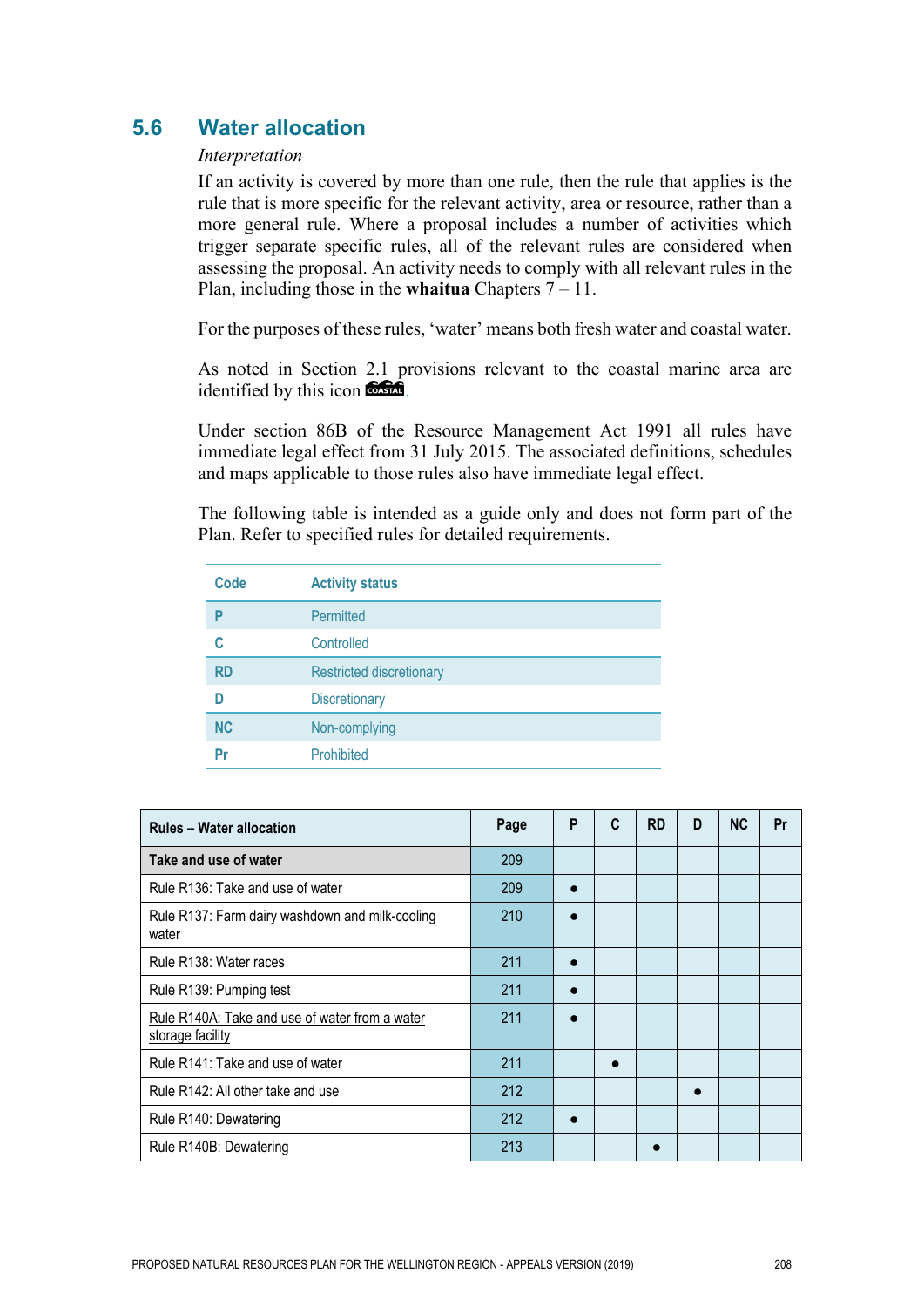| <b>Rules - Water allocation</b>                                                                                                                                                                                                   | Page | P | C | <b>RD</b> | D | <b>NC</b> | Pr |
|-----------------------------------------------------------------------------------------------------------------------------------------------------------------------------------------------------------------------------------|------|---|---|-----------|---|-----------|----|
| <b>Transferring water permits</b>                                                                                                                                                                                                 | 214  |   |   |           |   |           |    |
| Rule R143: Temporary water permit transfers                                                                                                                                                                                       | 214  |   |   |           |   |           |    |
| Rule R144: Transferring water permits                                                                                                                                                                                             | 214  |   |   |           |   |           |    |
| Rule R145: Transferring water permits                                                                                                                                                                                             | 215  |   |   |           |   |           |    |
| Bore construction, alteration or decommissioning                                                                                                                                                                                  | 215  |   |   |           |   |           |    |
| Rule R148A: Decommissioning or sealing of bores -<br>permitted                                                                                                                                                                    | 215  |   |   |           |   |           |    |
| Rule R146: Investigation and monitoring bores                                                                                                                                                                                     | 216  |   |   |           |   |           |    |
| Rule R147: Drilling, construction or alteration of any<br>bore                                                                                                                                                                    | 217  |   |   |           |   |           |    |
| Rule R148: Drilling, construction or alteration of any<br>bore                                                                                                                                                                    | 217  |   |   |           |   |           |    |
| Rule R146A: Construction and excavation activities<br>greater deeper than 5m below ground level in<br>community drinking water supply protection areas and<br>the Hutt Valley Aquifer Protection Zone - discretionary<br>activity | 217  |   |   |           |   |           |    |

#### $5.6.1$ **Water allocation other methods**

The Wellington Regional Council will promote sustainable water management through Method M1, M2, M6, M7, M13, M17, M18, and M19.

#### $5.6.2$ **Take and use of water**

In addition to the rules in Section 5.6.2, rules in chapters 7 to 11 of the Plan on the take and use of water also apply.

The take and use of water for:

- reasonable domestic needs or reasonable needs for animal drinking is provided for by section 14(3)(b) of the RMA and the taking or use does not, or is not likely to have an adverse effect on the environment, and
- emergency or training purposes in accordance with section 48 of the Fire and Emergency New Zealand Act 2017 is provided for by section 14(3)(e) of the RMA

Rules R136, R137, R138, R139, R140, R141 and R142 provide for water to be taken and used in addition to those purposes.

#### Rule R136: Take and use of water – permitted activity

The take and use of water from a **surface water body** (other than a **water race** that is permitted by Rule R138) or groundwater is a permitted activity, provided the following conditions are met:

(a) the total take and use per **property** shall not exceed the following rates and volumes, and

| <b>Property size</b> | Rate   | Volume per day   |
|----------------------|--------|------------------|
| Greater than 20ha    | 2.5L/s | 20 <sup>m3</sup> |
| Less than 20ha       | 2.5L/s | 10 <sup>m3</sup> |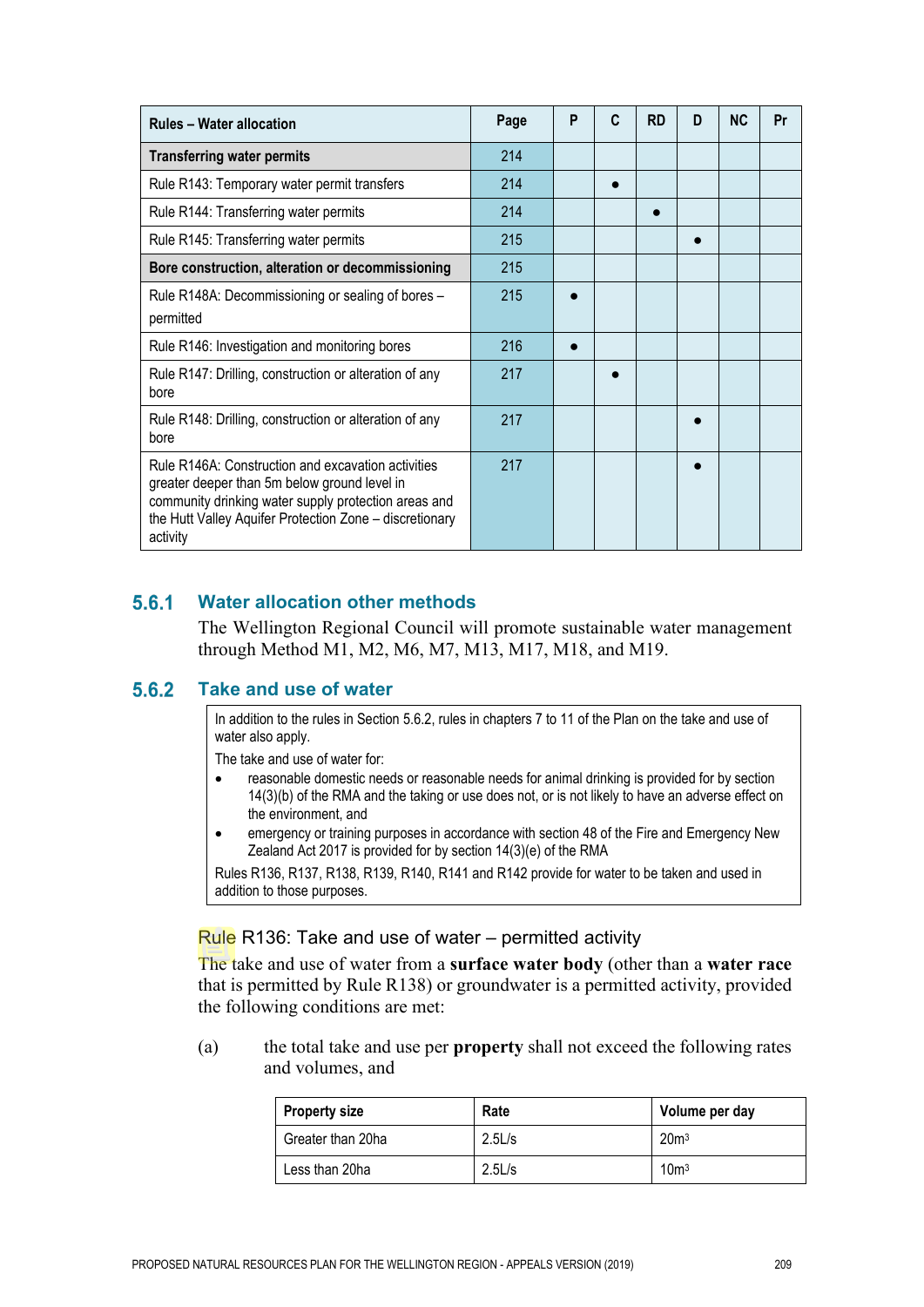- (b) the take of groundwater does not adversely affect reliability of supply from properly constructed, efficient and fully functioning nearby **bores**, and
- (c) where the take and use is from a **surface water body**:
	- (i) a fish screen with a minimum maximum mesh size of 3mm shall be installed to prevent fish entering the intake, and
	- (ii) the fish screen shall be constructed of smooth material to prevent damage to any fish coming into contact with the screen, and
	- (iii) the fish screen shall be placed parallel to river flow and located to minimise the length of river bed affected by its placement, and
- (d) the water is not taken from a **natural wetland**, or from within 50m of a **natural wetland**, and
- (e) no water shall run to waste, and
- (f) at the written request of the Wellington Regional Council a water meter is installed and daily water use records are kept and provided to the Wellington Regional Council.

Rule R137: Farm dairy washdown and milk-cooling water – permitted activity

The take and use of water from a **surface water body** (other than a **water race** that is permitted by Rule R138) or groundwater for the purpose of farm dairy washdown and milk cooling on a dairy milking platform is a permitted activity, provided the following conditions are met:

- (a) the take shall be for a single **property**, and
- (b) the total take shall be no more than 70L per day per head based on the maximum herd size on the **property** at any time during the three years prior to the date of public notification of the Proposed Natural Resources Plan (31.07.2015), and
- (c) the take of groundwater does not adversely affect reliability of supply from properly constructed, efficient and fully functioning nearby **bores**, and
- (d) where the take and use is from a **surface water body**:
	- (i) a fish screen with a minimum maximum mesh size of 3mm shall be installed to prevent fish entering the intake, and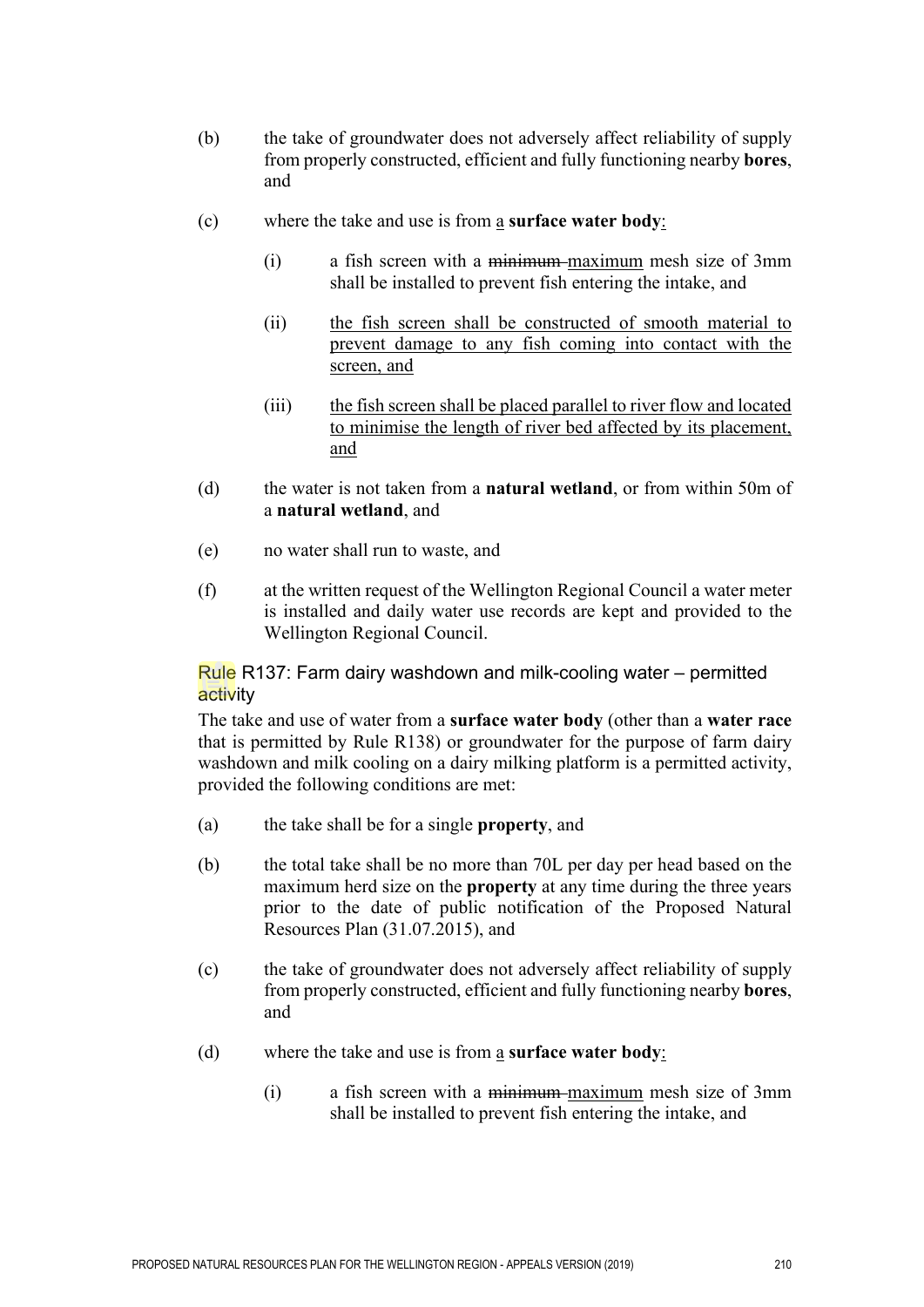- (ii) the fish screen shall be constructed of smooth material to prevent damage to any fish coming into contact with the screen, and
- (iii) the fish screen shall be placed parallel to river flow and located to minimise the length of river bed affected by its placement, and
- (e) the water is not taken from a **natural wetland**, or from within 50m of a **natural wetland**, and
- (f) all practicable measures for recycling of uncontaminated milk-cooling water are implemented, and
- (g) at the written request of the Wellington Regional Council a water meter is installed and daily water use records are kept and provided to the Wellington Regional Council.

#### *Note*

Water taken for farm dairy washdown and cooling water may be taken in addition to water taken under Rule R136.

In respect of condition (b) the Wellington Regional Council holds a record of the maximum herd size on the **property** using information obtained from the **property** owner in compliance with a resource consent obtained under Rule R83.

#### Rule R138: Water races – permitted activity

The take and use of water from a **water race** by a single **property** (that is not already permitted by Rule R136 or Rule R137) is a permitted activity, provided the take and use is authorised within the resource consent held by the territorial authority controlling the **water race**.

#### *Note*

**Water races** shown on Map 28 are under territorial authority control and the approval of the relevant territorial authority is required to take water from a **water race**.

#### Rule R139: Pumping test – permitted activity

The take and use of water from groundwater and the associated diversion and discharge of groundwater or contaminants for the purpose of carrying out a **pumping test** is a permitted activity, provided the following conditions are met:

- (a) the take continues only for the time required to carry out the **pumping test** and does not exceed 120 hours and totals no more than 10 days in any consecutive 12 month period per **bore**, and
- (b) any **pumping test** is carried out in accordance with Schedule T (pump test), and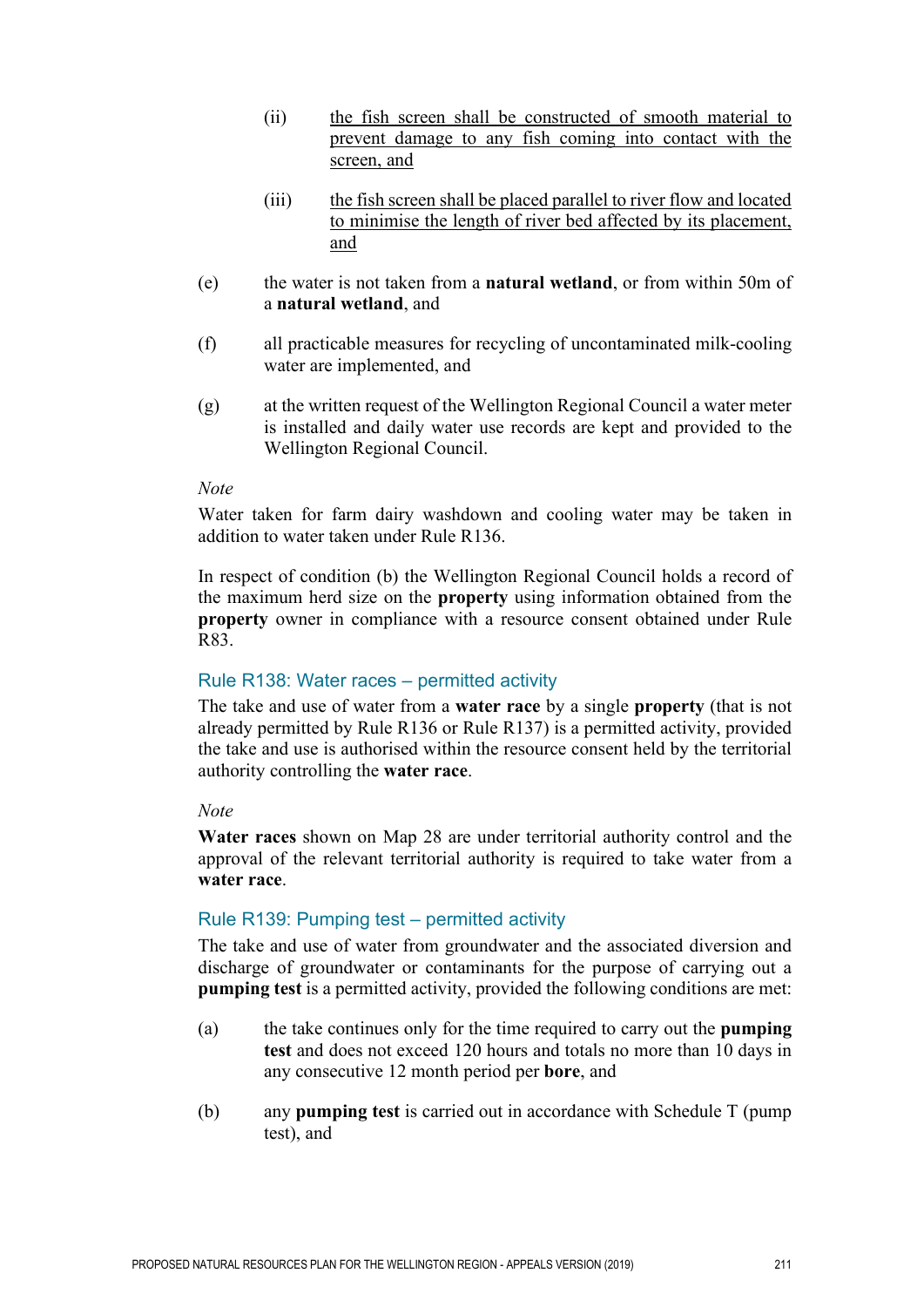- (c) records (including electronic copies) of the **pumping test** are provided to the Wellington Regional Council within one month of completion of the **pumping test**, and
- (d) there is no flooding beyond the boundary of the **property**, and
- (e) a discharge to water, or onto or into land where it may enter water meets the conditions of Rule R42.

## Rule R140A: Take and use of water from a water storage facility – permitted activity

The take and use of water from a water storage facility located outside a river bed, is a permitted activity provided the take and use of water to fill the storage facility is authorised by a resource consent or Rule R136.

#### Rule R141: Take and use of water – controlled activity

The take and use of water from a **surface water body** or groundwater is a controlled activity, provided the following conditions are met:

- (a) the take and use was in existence on a **property** less than 20ha in size at the date of public notification of the Proposed Natural Resources Plan (31.07.2015), and
- (b) the total take and use per **property**, in combination with permitted activity Rule R136, shall not exceed  $20m<sup>3</sup>$  per day at a rate of no more than 2.5L/s, and
- (c) the take of groundwater does not adversely affect reliability of supply from properly constructed, efficient and fully functioning nearby **bores**, and
- (d) where the take and use is from a **surface water body**:
	- (i) a fish screen with a minimum maximum mesh size of 3mm shall be installed to prevent fish entering the intake, and
	- (ii) the fish screen shall be constructed of smooth material to prevent damage to any fish coming into contact with the screen, and
	- (iii) the fish screen shall be placed parallel to river flow and located to minimise the length of river bed affected by its placement, and
- (e) the water is not taken from a **natural wetland** or within 50m of a **natural wetland**, and
- (f) no water shall run to waste.

*Matters of control* 

1. Supply and contents of water use records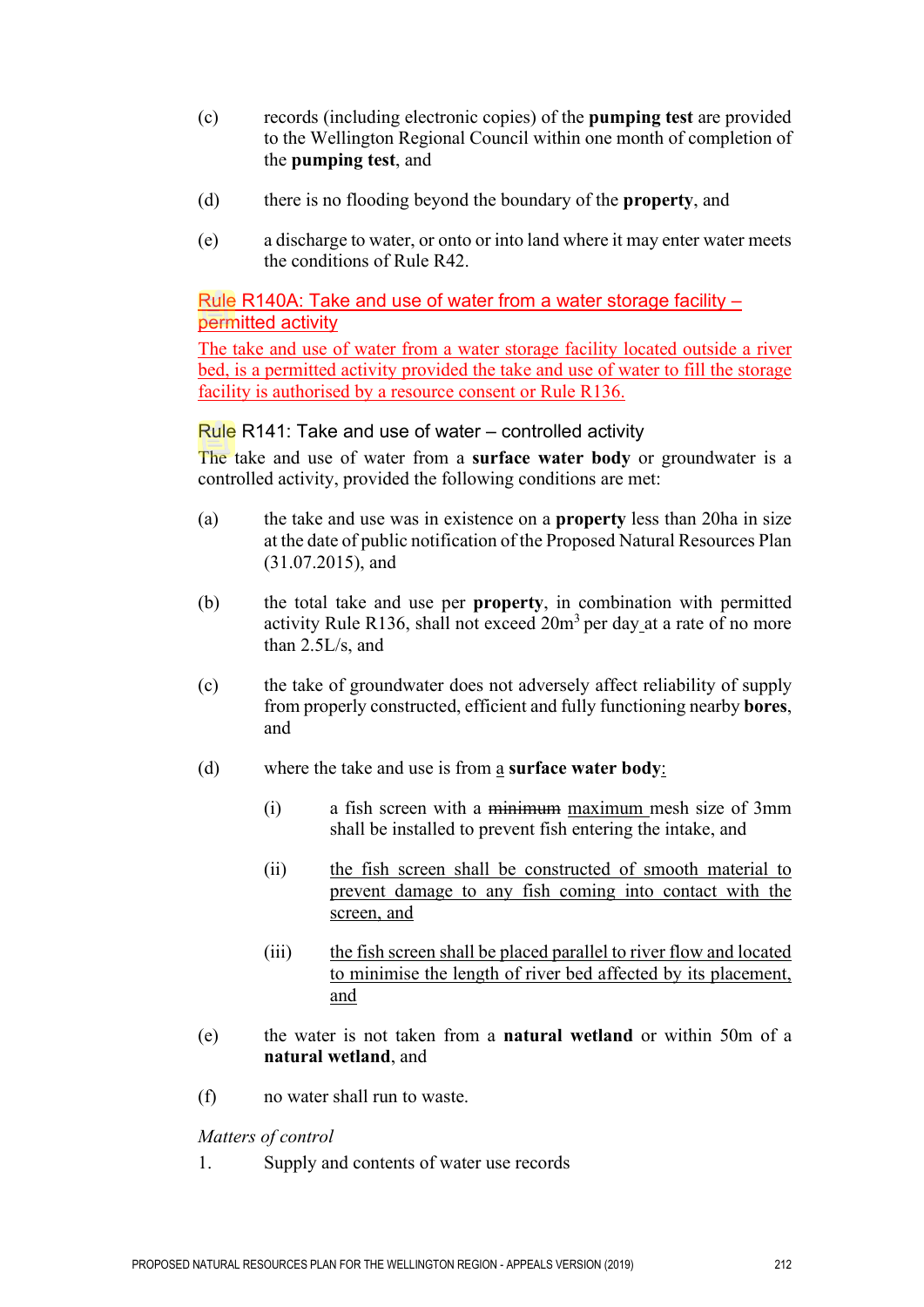## Rule R142: All other take and use – discretionary activity

The take and use of water that would otherwise contravene sections 14(2) or 14(3) of the Resource Management Act 1991 and is not a permitted, controlled, restricted discretionary, discretionary, non-complying or prohibited activity is a discretionary activity.

## Rule R140: Dewatering – permitted activity

The take of groundwater and the associated diversion and discharge of that water for the purpose of **dewatering** a site (including the use of land associated with well pointing), is a permitted activity, provided the following conditions are met:

- (a) the take continues only for the time required to carry out the work but does not exceed one month, and
- (b) the discharge point is not located within 20m of a **bore** used for water abstraction for potable supply or stock water;
- (c) the take and diversion and discharge is not from, onto or into **contaminated land** or partially contaminated land:
	- (i) SLUR Category III land, or
	- (ii) within a **community drinking water supply protection area**  shown on Maps 27a, 27b or 27c, or
	- (iii) land where an activity or industry described in the Ministry for the Environment *Hazardous Activities and Industries List 2011* is, or has been undertaken, and
- (d) the take does not cause ground subsidence, and
- (e) the take does not deplete water in a **surface water body**, and
- (f) there is no flooding beyond the boundary of the **property**, and
- $(g)$  where a discharge is to water, or <del>onto or into t</del>o land where it may enter a **surface water body:** water meets the conditions of Rule R42,
	- (i) at the point of discharge the quality of the discharge shall not exceed:
		- 1. 50g/m3 of total suspended solids where the discharge is to a site or habitat identified in Schedule A (outstanding water bodies), Schedule C (mana whenua), Schedule F1 (rivers/lakes), Schedule F3 (identified significant wetlands), Schedule F4 (coastal sites) or Schedule H1 (contact recreation); or
		- 2. 100g/m3 of total suspended solids where the discharge is to any site or habitat not referred to in condition (i); or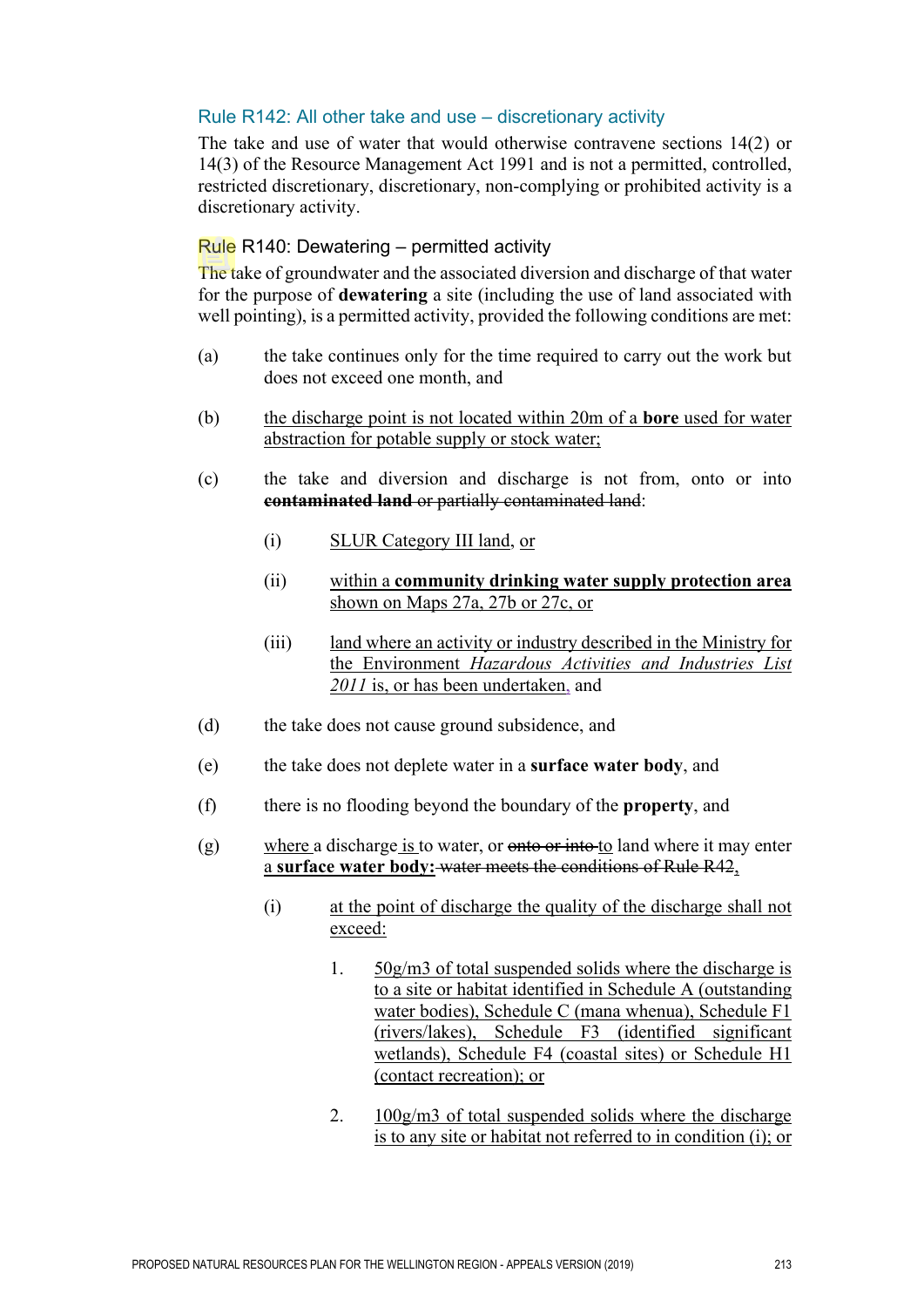- 3. the maximum acceptable value (MAV) for any determinand in the Drinking-Water Standards New Zealand 2005 (Revised 2008) in a community drinking water supply protection area shown on Map 26, and
- (ii) after the zone of reasonable mixing, the discharge shall not cause:
	- 1. a value in Schedule W for the protection of 99% of species to be exceeded in a river identified in Schedule F1(rivers/lakes) having high macroinvertebrate community health; or
	- 2. a value in Schedule W for the protection of 95% of species to be exceeded in any other river or lake; and
- (h) where a discharge is onto or into land where it may enter groundwater within a **community drinking water supply protection area** shown on Maps 27a, 27b or 27c, the quality of the discharge at the discharge point shall not exceed the maximum acceptable value (MAV) for any determinand in the Drinking-Water Standards New Zealand 2005 (Revised 2008), and
- (i) where the **dewatering** is located within a **community drinking water supply protection area** shown on Map 27a, Map 27b or Map 27c, or the Hutt Valley aquifer system Aquifer Protection Zone shown on Map 30aA, any construction or removal of building foundations or earth retention structures or excavation (permanent or temporary) associated with the dewatering does not exceed a depth of 5m below the natural ground level.

## Rule R140B: Dewatering – restricted discretionary activity

The take of groundwater and the associated diversion and discharge of that water (including the use of land associated with well pointing) for the purpose of **dewatering** a site that is not permitted by Rule R140 is a restricted discretionary activity, provided the following condition is met:

(a) where the dewatering is located within a **community drinking water supply protection area** shown on Map 27a, Map 27b or Map 27c, or the Hutt Valley aquifer system Aquifer Protection Zone shown on Map 30aA, any construction or removal of building foundations or earth retention structures or excavation (permanent or temporary) associated with the dewatering does not exceed a depth of 5m below the natural ground level.

#### *Matters for discretion*

- 1. Duration, location, volume and rate of take, diversion or discharge
- 2. Quality of the discharge
- 3. Effects of land subsidence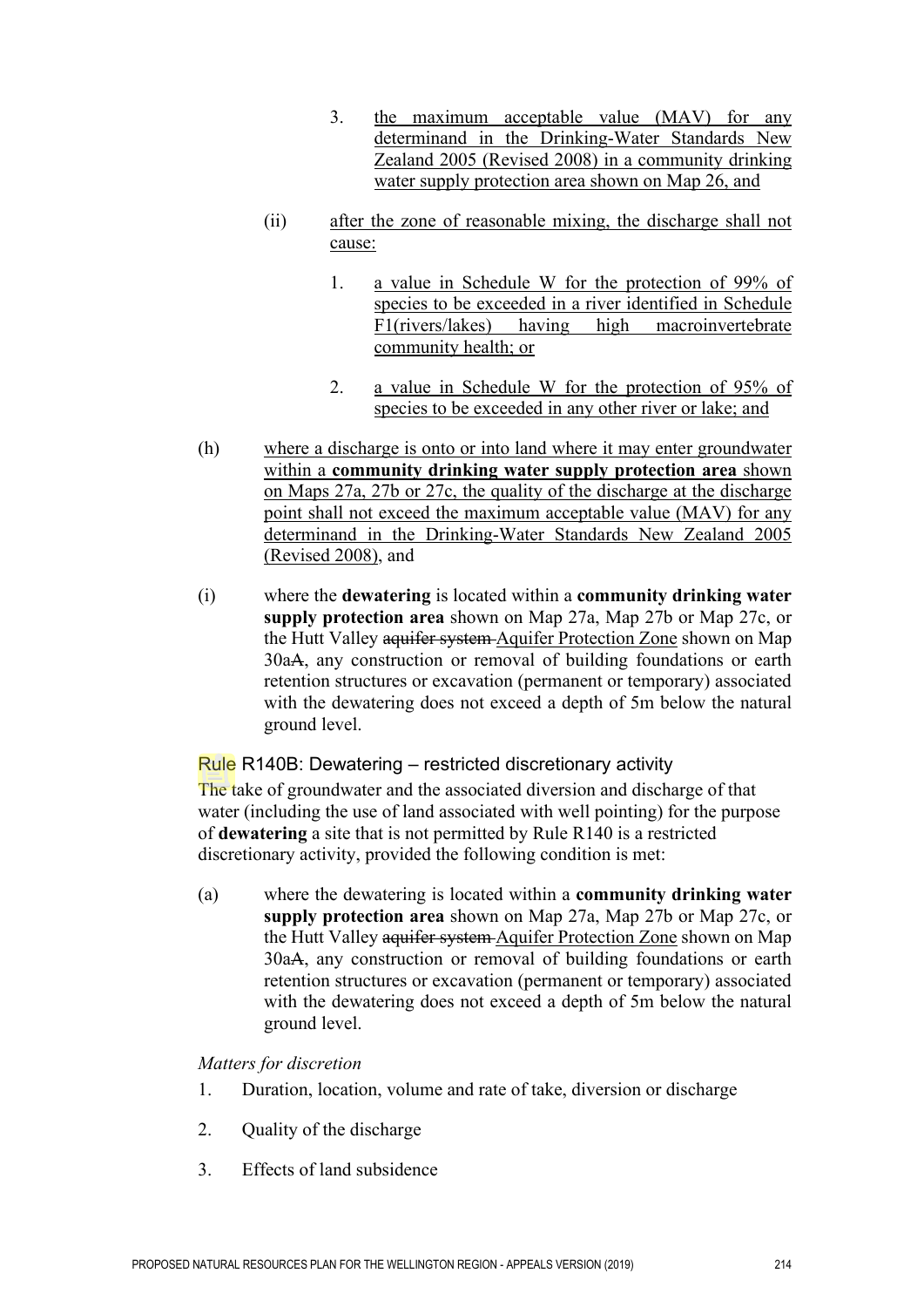- 4. Interference effects on lawfully existing water takes
- 5. Effects on **surface water bodies**
- 6. Effects of contamination on land, soil and water
- 7. Measuring, monitoring and reporting

*Note*

Dewatering activity that does not comply with Rule R140B is managed under Rule R146A.

#### $5.6.3$ **Transferring water permits**

## Rule R143: Temporary water permit transfers – controlled activity

The transfer of the whole or part of a water permit for the take and use of water to another location for a period of no more than one year is a controlled activity, provided the following conditions are met:

- (a) the transfer is:
	- within the same **catchment management sub-unit** for takes  $(i)$ within the Ruamāhanga **Whaitua** (chapter 7), or
	- $(ii)$ within the same **catchment management unit** for takes within any other **whaitua** (chapters 8-11), and
- (b) does not transfer the water take from groundwater to a river, and
- (c) all parties to the transfer shall have the same or equivalent metering and reporting requirements as in the parent/original permit, and
- (d) the reliability of supply for existing lawfully established water takes is not reduced, and
- (e) the take shall not occur when flows or water levels fall below the **minimum flows or minimum water levels** in chapters 7-11 of the Plan, and
- (f) there is no increase in saline intrusion into the **aquifer**, or landward movement of the salt water/fresh water interface.

*Matters of control*

- 1. The timing, amount and rate of water transferred
- 2. The duration of the transfer permit
- 3. Measures to ensure the reasonable and efficient use of water
- 4. Matters relating to any conditions of the parent/original water permit
- 5. Reduction in the rate of take at times of low flow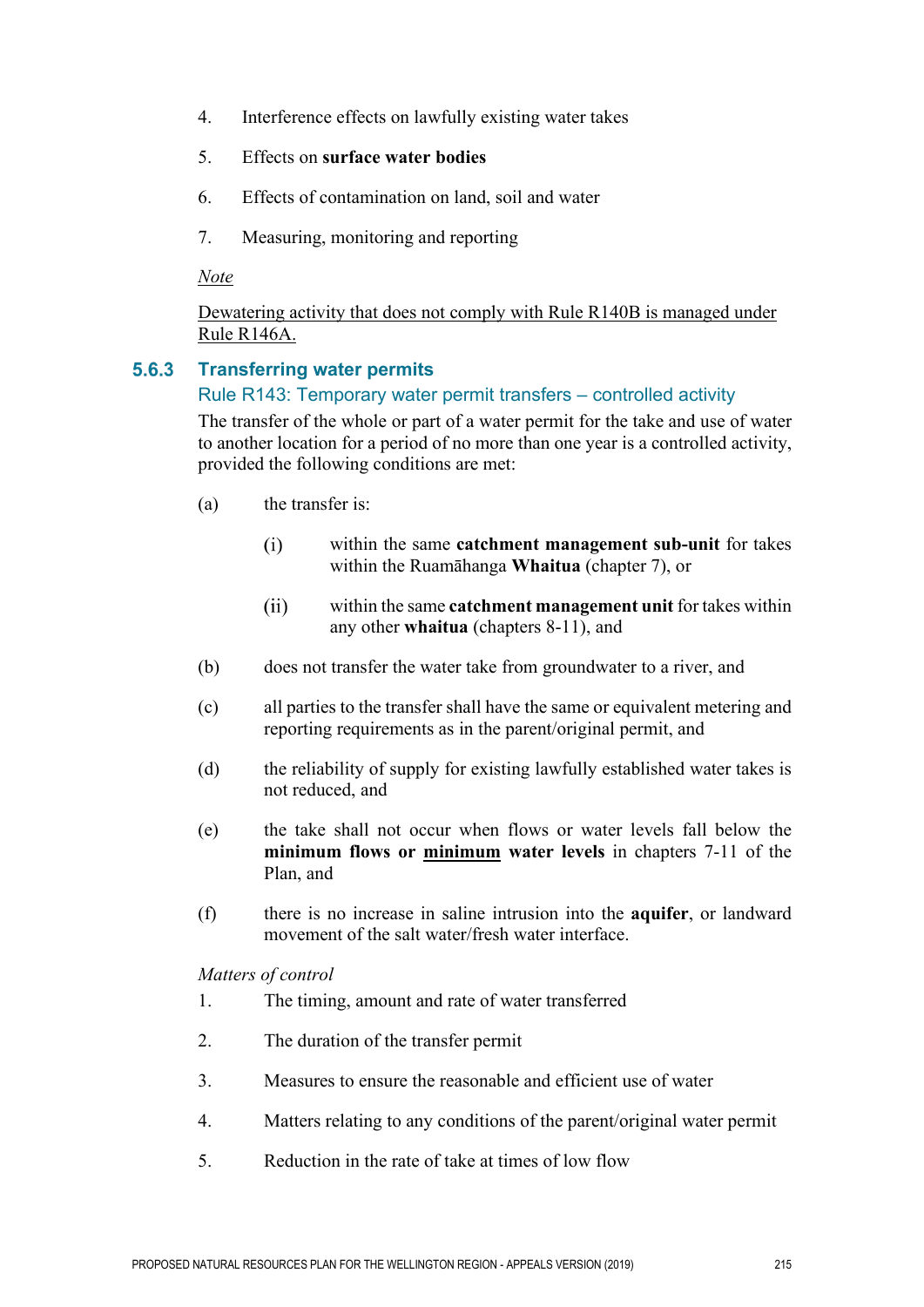## Rule R144: Transferring water permits – restricted discretionary activity

The transfer of the whole or part of a water permit for the take and use of water that does not meet the conditions of Rule R143 or that is for a period of more than one year is a restricted discretionary activity, provided the following conditions are met:

- (a) the transfer is:
	- within the same **catchment management sub-unit** for takes  $(i)$ within the Ruamāhanga **Whaitua** (chapter 7), or
	- $(ii)$ within the same **catchment management unit** for takes within any other **whaitua** (chapters 8-11), and
- (b) the reliability of supply for existing lawfully established water takes is not reduced, and
- (c) the take shall not occur when flows or water levels fall below the **minimum flows or minimum water levels** in chapters 7-11 of the Plan, and
- (d) there is no increase in saline intrusion into the **aquifer**, or landward movement of the salt water/fresh water interface.

*Matters for discretion*

- 1. The reasonable and efficient use of water, including the criteria identified in Schedule Q (efficient use)
- 2. The timing, amount (volume) allocated, rate of taking and using water including instantaneously  $(L/s)$  and daily  $(m<sup>3</sup>/day)$ , daily and seasonal requirements, and the duration and timing of peak daily take rate
- 3. Reduction in the rate of take from surface water **Category A groundwater** and **Category B groundwater** at times of low flow, and restrictions when rivers approach or fall below **minimum flows or minimum water levels**, including the guideline for **stepdown allocation** and flows in Schedule R (stepdown guidelines)
- 4. Effects due to local flow or water level depletion on **natural wetlands**, springs or the immediate downstream river reaches in the management unit
- 5. Interference effects on existing lawful water takes
- 6. For **surface water bodies**, preventing fish from entering the water intake
- 7. For groundwater, preventing saline intrusion into the **aquifer**, or landward movement of the salt water/fresh water interface
- 8. The duration of the permit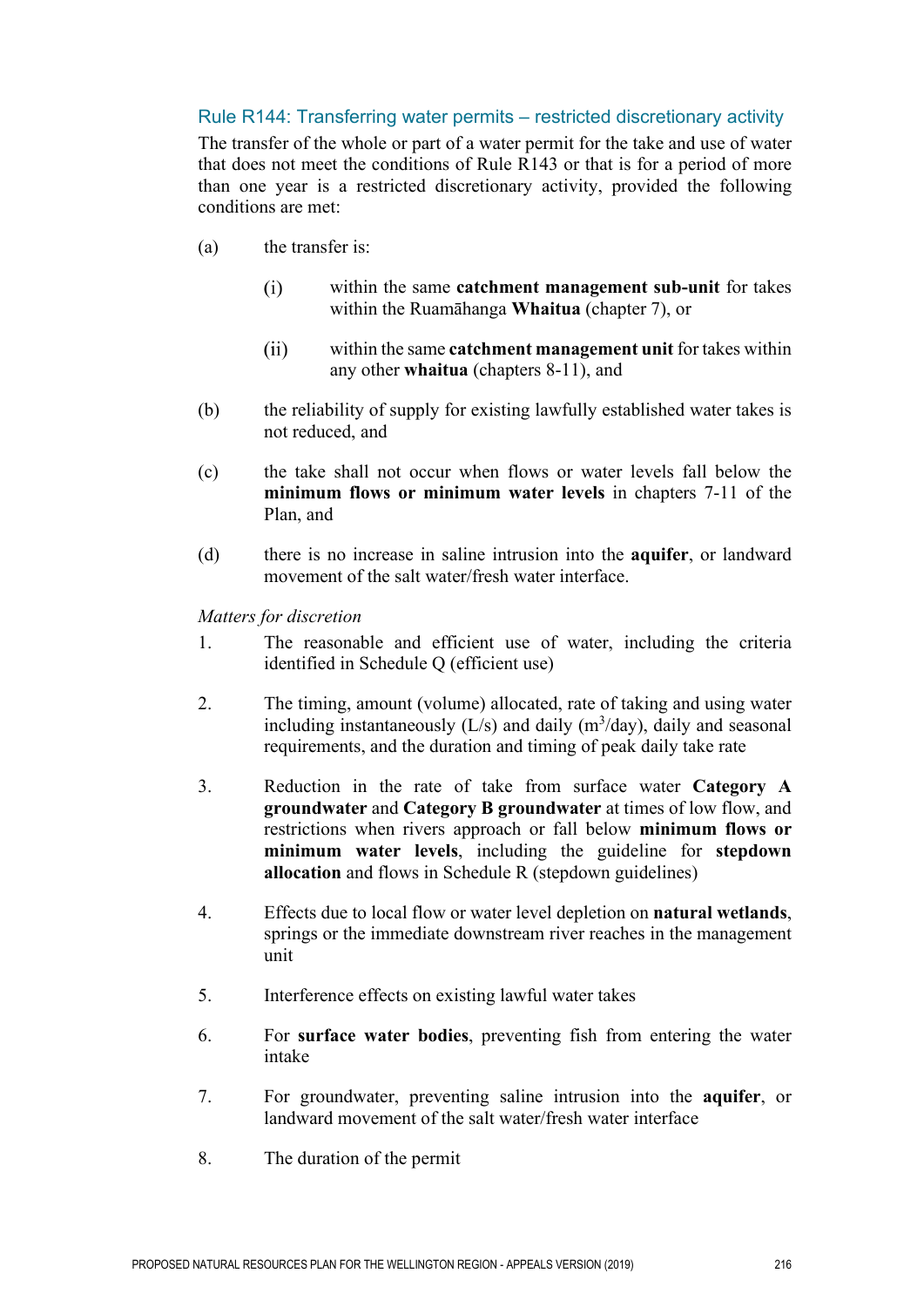9. Measuring and reporting, including the guideline in Schedule S (measuring takes).

Rule R145: Transferring water permits – discretionary activity

The transfer of the whole or part of a water permit for the taking and use of water that does not meet the conditions of Rule R144 is a discretionary activity.

#### 5.6.4 **Bore construction, alteration or decommissioning**

Rule R148A: Decommissioning or sealing of bores –

## permitted activity

#### **CACAG**

The use of land for the decommissioning or sealing of a **bore** is a permitted activity, provided the following conditions are met:

- (a) the **bore** is decommissioned in accordance with the NZS 4411:2001 Environmental Standard for Drilling of Soil and Rock, and
- (b) **bores** shall be backfilled and sealed at the surface to prevent contamination of groundwater, and
- (c) **bores** intersecting groundwater shall be sealed to prevent the vertical movement of groundwater and to permanently confine the groundwater to the specific zone (or zones) in which it originally occurred, and
- (d) backfill materials, where used between permanent seals, shall consist of clean sand, coarse stone, clay or drill cuttings. The material shall be non-toxic, and
- (e) decommissioning shall be undertaken by a suitably qualified person, and
- (f) the Wellington Regional Council shall be advised of any **bores** that are decommissioned and if requested, be supplied with details of how the **bore** was decommissioned.

Rule R146: Investigation and monitoring bores – permitted activity The use of land and the associated diversion and discharge of water or contaminants for the drilling, construction or alteration of a **bore** for the purpose of investigation or monitoring the conditions below the ground surface is a permitted activity, provided the following conditions are met:

- (a) where the **bore** is located within a **community drinking water supply protection area** shown on Map 27a, Map 27b, or Map 27c, the depth below ground level will not exceed 5m, and
- (b) there is compliance with the *NZS 4411:2001 Environmental Standard for Drilling of Soil and Rock*, and
- (c) a Wellington Regional Council **bore**/well log form is submitted to the Wellington Regional Council within one month of the **bore** being constructed, and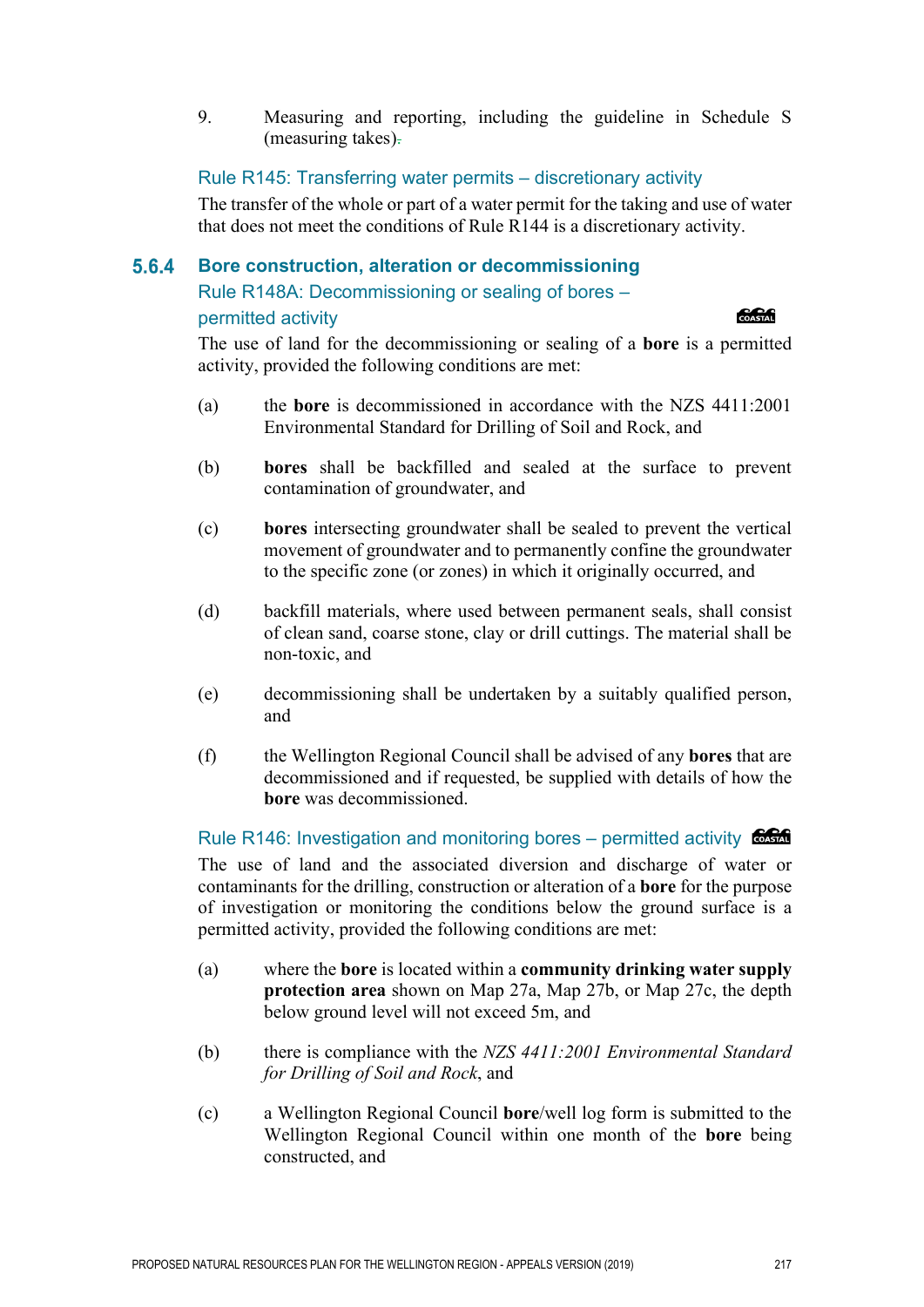- (d) there is no flooding beyond the boundary of the **property**, and
- (e) where the **bore** is located within the Hutt Valley Aquifer Protection Zone shown on Map 30a the depth below ground level will not exceed 5m on land or 5m below the seabed in the coastal marine area, and
- (f) a discharge to water, or onto or into land where it may enter water meets the conditions of Rule R42, and
- (g) where the **bore** is located within the coastal marine area, the activity shall comply with the coastal management general conditions specified in Section 5.7.2, excluding conditions (b) and (c), and
- (h) the **bore** shall be decommissioned in accordance with *NZS 4411:2001 Environmental Standard for Drilling of Soil and Rock* as soon as practical after the investigation and monitoring is completed, and
- (i) the **bore** is not associated with hydrocarbon exploration or production.

#### *Note*

For contaminated land site investigation **bores** Rule R54 also applies.

## Rule R147: Drilling, construction or alteration of any bore – controlled<br>activity activity

The use of land and the associated diversion and discharge of water or contaminants for drilling, construction or alteration of a **bore** that is not permitted by Rules R146, or R148A is a controlled activity, provided the following conditions are met:

- (a) the **bore** is not associated with hydrocarbon exploration or production, and
- (b) the bore is constructed, operated and/or decommissioned in accordance with the *NZS 4411:2001 Environmental Standard for Drilling of Soil and Rock*

*Matters of control* 

- 1. Compliance with the *NZS 4411:2001 Environmental Standard for Drilling of Soil and Rock*
- 2. **Bore** location, size (including diameter of the **bore** casing), casing type and depth
- 3. **Bore** screening depth and type
- 4. Backflow prevention methods
- 5. Information requirements including **bore** logs, piezometric levels, groundwater tests, and **bore** construction details
- 6. Management of the effects of any discharge of contaminants